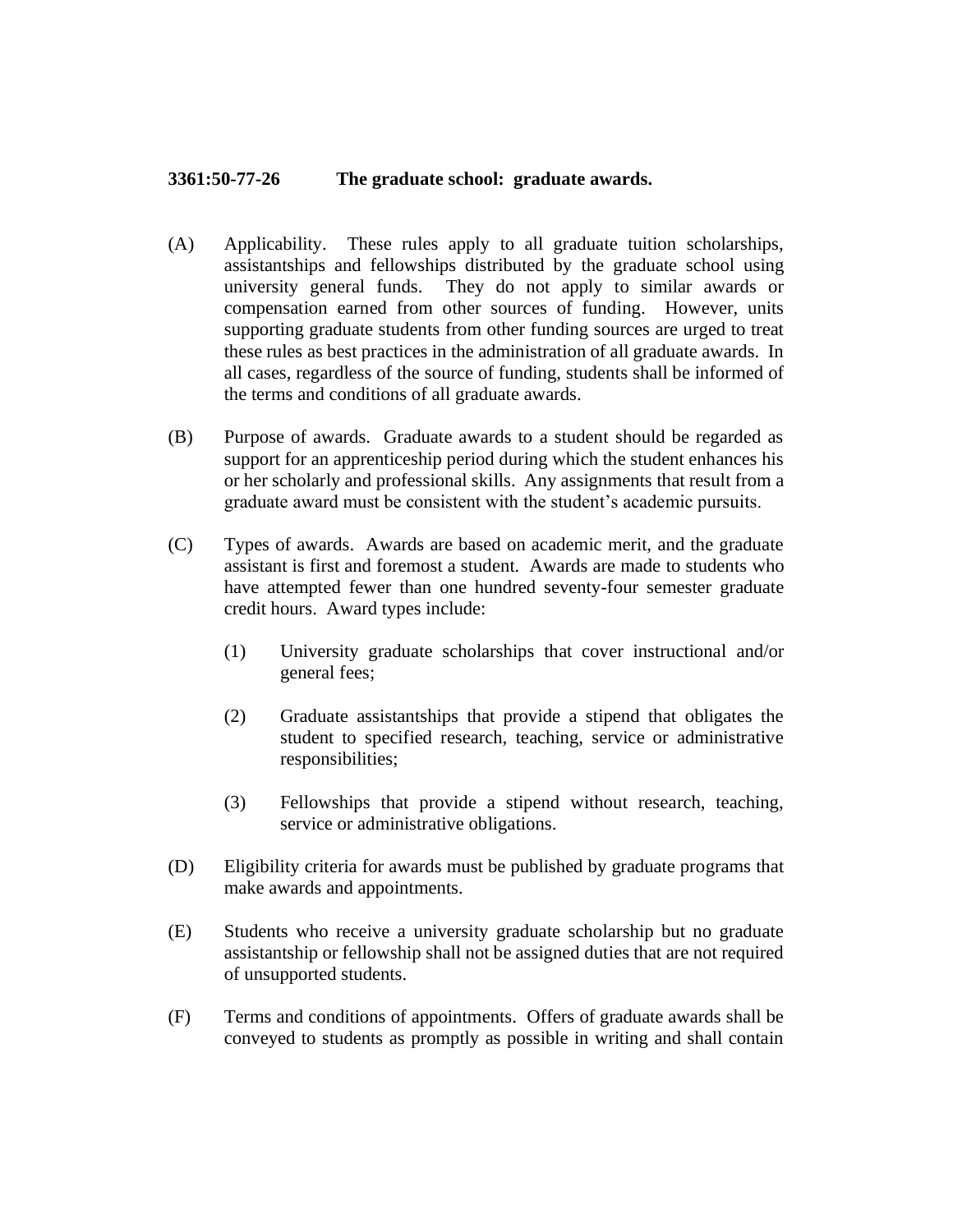information about the amount and duration of the award, a general description of the obligations and responsibilities accepted by the student as part of the award, a reference to sources of information about academic requirements for degree completion, a description of the conditions under which either the student or unit may terminate the award prior to its enddate, and criteria for reappointment.

- (G) Students receiving graduate assistantships are required to register for at least twelve graduate credit hours each semester of the academic year.
- (H) Students receiving university graduate scholarships who register for over eighteen credit hours per semester are subject to tuition and general fee charges for the excess hours.
- (I) Minimum stipends are set by the vice provost and university dean of the graduate school.
- (J) Procedures and policies related to termination, temporary absence and reappointment are described in the university graduate handbook.
- (K) Graduate assistantship awards obligate awardees to no more than an average of twenty hours per week of services. These services must make a substantive contribution to the student's academic and professional development.
- (L) Students with graduate awards have the right to engage in collateral employment so long as it is consistent with the university of Cincinnati's collateral employment policies.
- (M) Graduate assistants are entitled to a discount at the university bookstore.

Effective: September 15, 2012

| Certification: |  |
|----------------|--|
|                |  |

Jusan String

Susan M. Stringer Executive Assistant to the Board of Trustees and Senior Vice President for Administration and Finance

Date: August 30, 2012